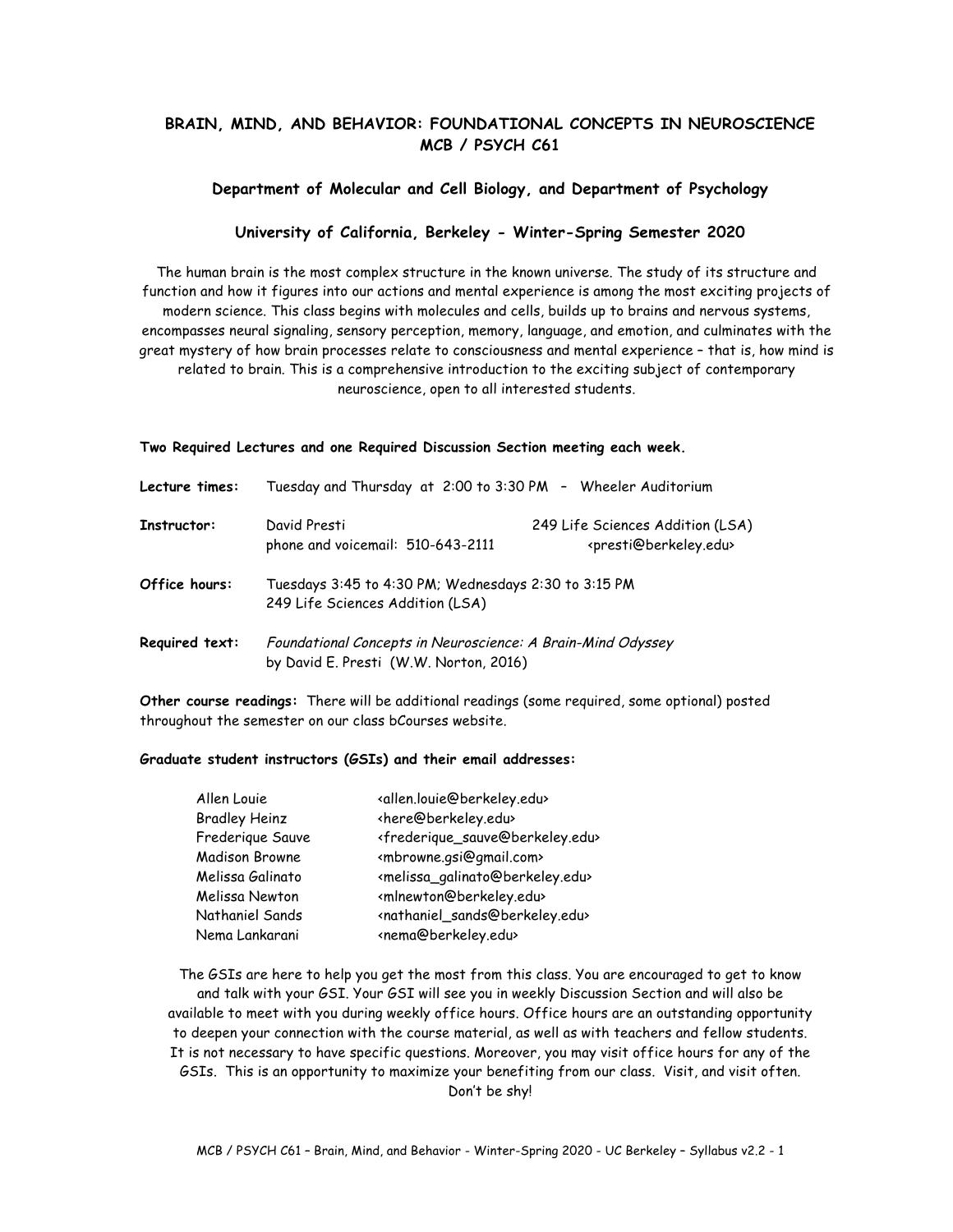### **Discussion section times, locations, and GSIs:**

| 101 | Mon | $9-10$    | 205 Dwinelle | Frederique       |
|-----|-----|-----------|--------------|------------------|
| 102 | Mon | $10 - 11$ | 200 Wheeler  | Nathaniel        |
| 103 | Mon | $11 - 12$ | 130 Wheeler  | Allen            |
| 104 | Mon | $12 - 1$  | 243 Dwinelle | Madison          |
| 105 | Mon | $1 - 2$   | 174 Barrows  | Nema             |
| 107 | Mon | $3 - 4$   | 24 Wheeler   | Melissa Newton   |
| 108 | Mon | $4 - 5$   | 24 Wheeler   | Melissa Galinato |
| 110 | Wed | $9 - 10$  | 2038 VLSB    | Frederique       |
| 111 | Wed | $1 - 2$   | 107 GPPB     | Bradley          |
| 112 | Wed | $11 - 12$ | 104 Wheeler  | Allen            |
| 113 | Wed | $10 - 11$ | 30 Wheeler   | Allen            |
| 114 | Wed | $2 - 3$   | 200 Wheeler  | Melissa Newton   |
| 115 | Wed | $3 - 4$   | 2038 VLSB    | Bradley          |
| 116 | Wed | 4-5       | 251 Dwinelle | Nema             |
| 117 | Wed | $12 - 1$  | 250 Dwinelle | Madison          |
| 118 | Fri | $12 - 1$  | 4 Evans      | Frederique       |
| 119 | Fri | $3 - 4$   | 228 Dwinelle | Nathaniel        |
| 120 | Fri | $2 - 3$   | 136 Barrows  | Melissa Newton   |
| 121 | Thu | $4 - 5$   | 2070 VLSB    | Bradley          |
| 122 | Fri | $9-10$    | 223 Dwinelle | Nathaniel        |
| 123 | Fri | $10 - 11$ | 289 Cory     | Melissa Galinato |
| 124 | Fri | $11 - 12$ | 175 Barrows  | Madison          |

**Prerequisites:** A passion to learn! There are no University course prerequisites for this class. The subject matter is of interest to both non-science and science majors, and the course touches upon many aspects of history and philosophy, as well as a great deal of biological science.

## **Please read this syllabus carefully. We have worked to make it comprehensive and address most questions that might arise.**

Attendance at lectures and in discussion section is required. While the factual content in the course can be learned by reading the book and obtaining notes from the lectures, we believe there are very important elements of the material that are best, if not exclusively, transmitted through in-person contact. True learning is more than memorizing facts, even though knowing facts is also an important part of the process. We will not be posting verbatim copies of lecture material from class, although summaries of detailed material not found in the textbook will be posted on the course website. We will also compile and post Key Concepts from lectures and the textbook that can be used as a basis for constructing your own personalized study guide.

**Use of Electronics in Class:** Use of laptop computers, tablets, or other screen devices, in class is not allowed, except in a designated area of the room. Research studies consistently demonstrate that use of screen devices during lectures (even for note-taking) detracts from learning on the part of the user and also, very importantly, has a negative impact on those in the vicinity of the user. We ask that cell phones be turned off or placed on silent mode at the start of class, and that there be no texting during class.

**Grading:** Your grade in the class is based on exam performance (~80-85% of your grade) and discussionsection assignments (~15-20% of your grade). There are two midterms and a final. The final exam will be longer and cover the entire semester, and will be worth more than a midterm exam (although less than both midterm exams combined). The discussion-section portion of your grade comes from the written homework assignments and participation in three oral-group debates. For one of the debates you are graded on your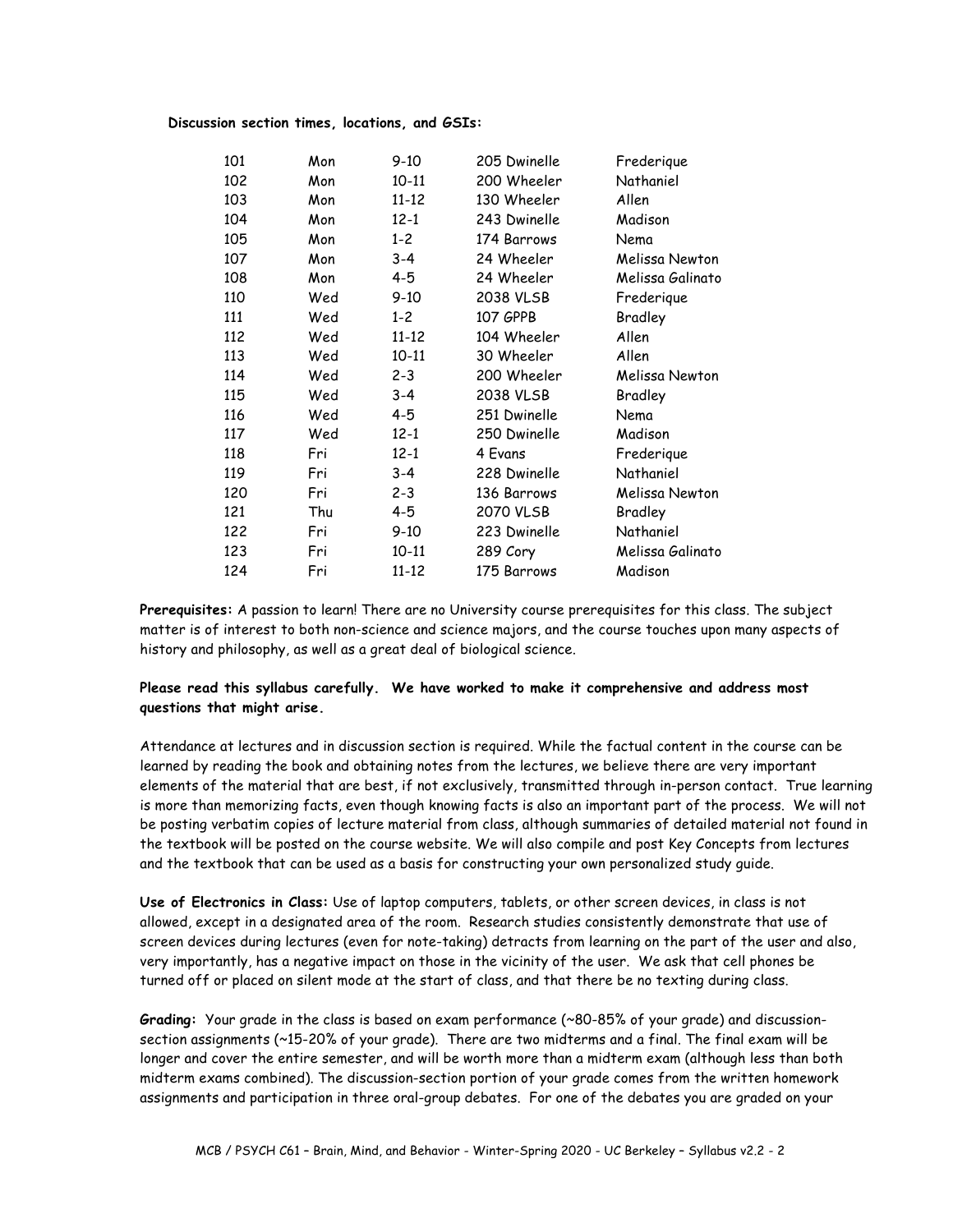participation as part of a debate team; for the other two debates you are graded on participation in the class discussion. The exact % contributions of the various exams and assignments will be determined at the end of the semester. We do not indicate the exact % contributions of the grade components at the beginning of the semester because we wish to discourage the running computation of points and accompanying preoccupation with how well one is numerically doing in the class. The GSIs and I do not wish to hear questions of the form: "How well do I need to do on the next exam in order to get an 'A' in the class?" Our answer to any questions of this sort will always be: "Do as well as you can on all exams and assignments!" Our hope is you will enjoy learning the material; the assignments and exams are meant to assist with this.

**If you are taking this class for a letter grade, you cannot earn better than a "C-" grade without receiving credit for ALL of the homework assignments and participating on a debate team. If you are taking this class P/NP, you must turn in ALL of the homework and participate on a debate team in order to pass the class. The homework and debate assignments are required in this way because we believe them to be an important component of the learning in this class.**

Your letter grade in the course will be determined according to absolute standards of performance. This hopefully relates to your acquisition of knowledge and understanding of the material. **Importantly, you will not be in competition with fellow students for grades. That is, we do not force letter grades to conform to a predetermined distribution – which is another way of saying that we do not "grade on a curve."** If everyone does extremely well, everyone could receive an "A" grade. If everyone does poorly (highly unlikely, as this has never happened), then everyone could get a low grade. Rather than devoting energy to worrying about letter-grade cut-offs, if you are truly interested in this subject and in getting the most from this class, we urge you to study seriously from the beginning, attend class meetings, do the readings, and truly make an effort to learn the material. You will be rewarded with knowledge and understanding of some really fascinating topics. Good grades will be a natural side effect.

In past years the percentage of students earning an "A" or a "B" in this class has generally been between 60 and 70%. Thus, the majority of students do well in this class. However, in order to do well in the class you do have to learn a bunch of material. Neuroscience is a big subject. It is also easy to get a "C" or even lower grade in the class if you don't put in sufficient effort.

Do not make the mistake of not keeping up with the material and then trying to negotiate a last-minute deal to improve your grade. On the bCourses website (in Files: Course Information) there are some examples (Emails to Avoid) of desperate emails I have received in past years. Please read this document. It is very sad. We recommend that you not get yourself into the position of needing to write such emails. We do not offer extra credit or make other arrangements to boost grades. If you want a good grade, you must learn the course material in a timely manner. It's as simple as that.

**Exams** will consist of multiple-choice and short-answer questions. Each midterm exam covers the preceding portion of the course and draws from material in lectures, discussion sections, and required readings. The final exam is comprehensive and covers material from the entire semester. Key-Concept study guides will be provided and review sessions will be conducted prior to each of the exams. A sampling of questions from past exams is on bCourses (in Files: Course Information). There will be no surprises or trick questions. Our desire is for you to learn the material and do well on the exams.

**You are responsible for knowing material presented in lectures, all material from the textbook (whether or not it is covered in lecture), and other required material posted on bCourses.** Key-Concept study guides will be posted on bCourses to assist in identifying material from the lectures and textbook that we feel is most important to know.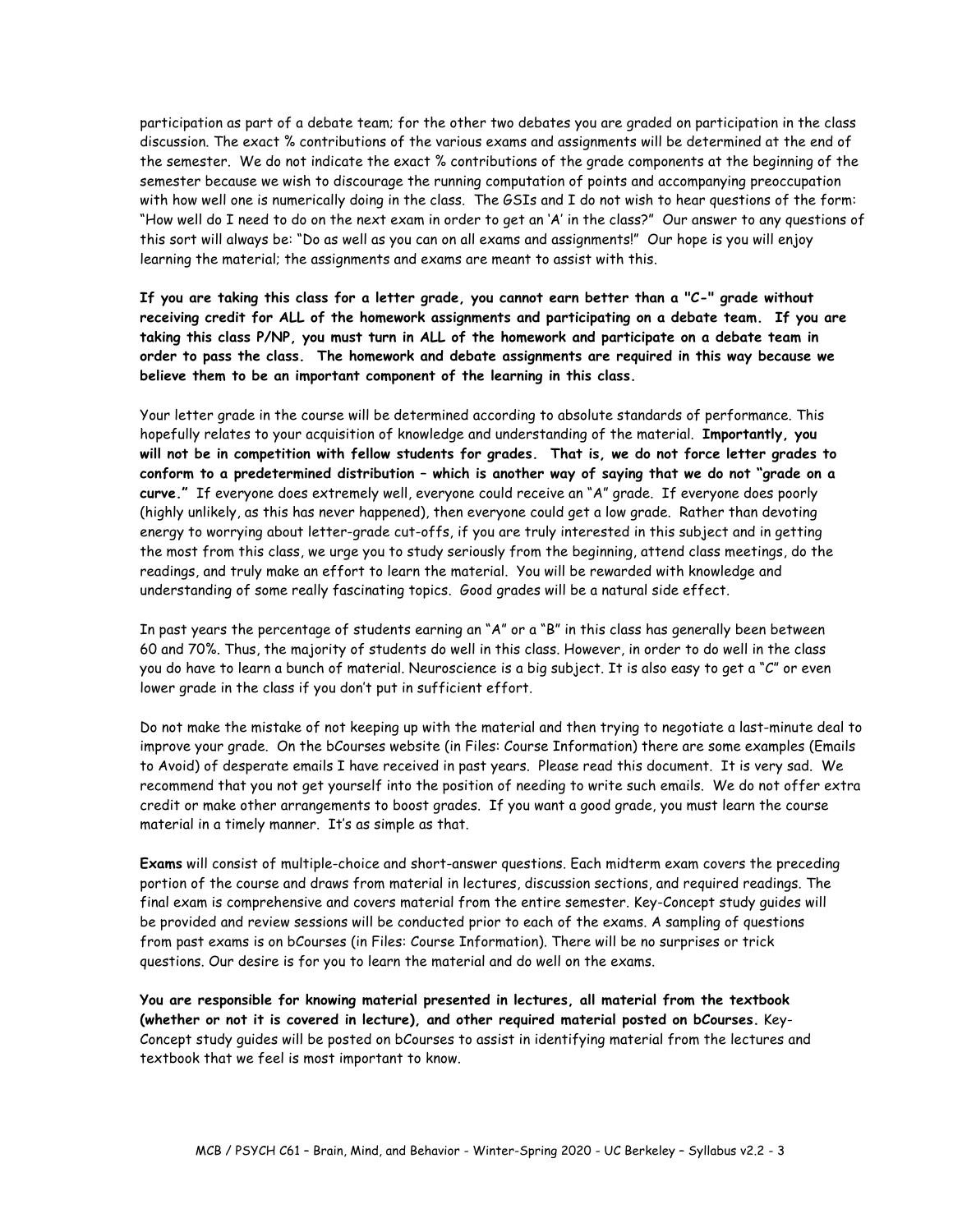- Midterm Exam I is **Tuesday February 25** at 2:00 PM in Wheeler Auditorium
	- covers Lectures of Jan 22 through Feb 21 and corresponding material from the textbook (approximately chapters 1-8) and any supplementary readings
- Midterm Exam II is **Tuesday April 14** at 2:00 PM in Wheeler Auditorium
	- covers Lectures of Feb 28 through April 11 and corresponding material from the textbook (approximately chapters 9-17) and any supplementary readings
- Final Exam is **Monday, May 11** at 11:30 AM (location to be determined)
	- comprehensive, covering the entire semester, including all Lectures, all 22 chapters of the textbook, and all supplementary readings
- exams dates will not be changed; mark your calendars now
- there will be no make-up exams; if you miss an exam, you will receive zero points for that exam
- if you miss a midterm exam with a credible excuse (e.g., significant medical problem documented with verifiable documentation), your final exam score will count proportionally more in determining your course grade. **Written documentation must be presented in-person to me (David Presti) and to your GSI. The material must also be presented in a timely manner, within a week of the missed exam.**
- if you miss the final exam with a credible excuse, you **may qualify** to receive an incomplete (I) grade for the course (provided you have passing status in the class prior to the exam, otherwise grade = F); it may be necessary to wait until the next time the class is given to resolve the incomplete grade. An Incomplete grade will only be given in extreme circumstances, and again written documentation presented in-person to me (David Presti) in a timely manner is essential. In general, Incomplete grades are not recommended, as our experience is that students have a great deal of difficulty in completing them and they tend to only contribute to increased stress going into the future.

### **Homework:**

- homework assignment 1 analysis of an article you find from the recent news media
	- due in discussion section the week of **February 3-7**
- homework assignment 2 writing about consciousness and experience in non-humans • due in discussion section the week of **February 10-14**
- homework assignment 3 reflection essay on mind-body expectation/belief in your own life • due in discussion section the week of **March 16-20**
- homework assignment 4 haiku poetry composition about brain, mind, and behavior • due in discussion section the week of **April 27 to May 1**
- detailed instructions for the homework will be provided in class and on bCourses in Files: Homework
- homework assignments are to be turned in to your GSI as paper copy, **not e-mailed**
- Assignments turned in up to one week after the due date will receive half-credit. Assignments turned in more than 1 week after the due date will receive zero points, but will still be credited as having been completed. Note that you have to turn in (complete) all four homework assignments in order to receive better than a C- grade (for a letter grade) or a passing grade (for a P/NP grade) in the class. No late homework assignments will be accepted after the last date of instruction.
- Homework due dates are not arbitrary, but are created to encourage completion of the homework in the way we believe to be most useful, informative, and enjoyable.

**Debates:** for each of the three debates, teams will be drawn from one-third of the class

- **Debate One:** week of **March 2-6**
- **Debate Two:** week of **March 30 - April 3**
- **Debate Three:** week of **April 20-24**
- debate guidelines and topics (when announced) are posted on bCourses in Files: Debates
- for one of the debates you are graded on your participation as part of a debate team; for the other two debates you are graded on participation in the class discussion.
- if you have an idea for an interesting debate topic, please let us know!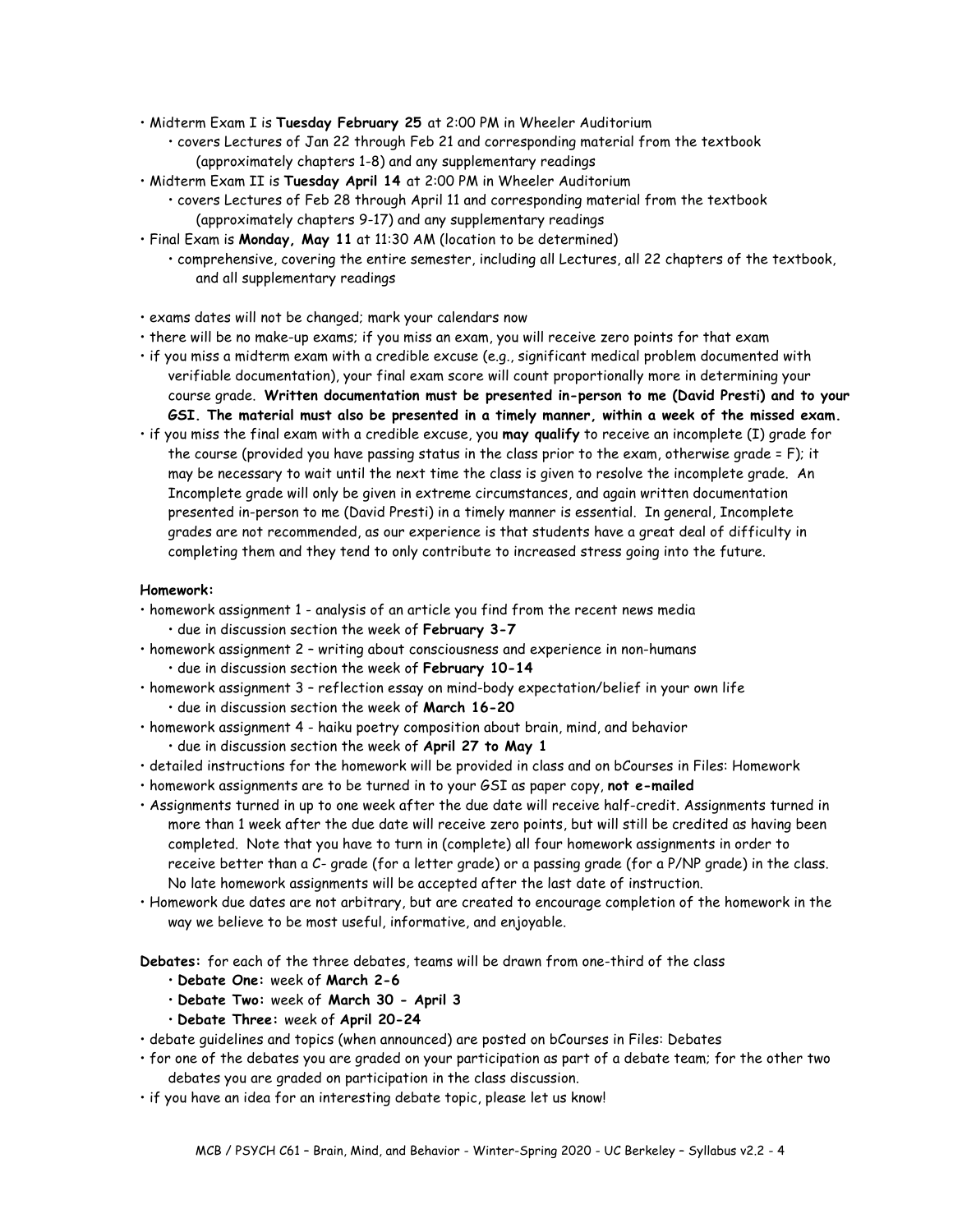**Getting the most from the class AND preparing to do well on the exams:** Keep up with the lecture material, readings, homework, and debate preparation. As a guide to studying for exams, we provide a regularly updated list of Key Concepts from lectures. On bCourses there is also a comprehensive list of Key Concepts for the textbook. Review these Key Concepts and use them as a framework for creating your own expanded study outline / study guide. If you know all the Key Concepts, you will do well on the exams. Review the Key Concepts, look up what you don't understand – in your notes, in the readings, in the book, and on the internet (e.g., Wikipedia is often pretty good for these topics). Talk with your classmates. Come to discussion section and office hours with any questions on things needing clarification. Repeat throughout the semester. It's really a pretty simple recipe for success.

**Honor Code:** The students at UC Berkeley have adopted the following Honor Code: "As a member of the UC Berkeley community, I act with honesty, integrity, and respect for others." The hope and expectation is that you will adhere to this code.

**Collaboration and Independence:** Reviewing lecture and reading materials and studying for exams can be enjoyable and enriching things to do with fellow students. This is recommended. However, unless otherwise instructed, homework assignments are to be completed independently and materials submitted as homework should be the result of one's own independent work.

**Cheating:** Anyone caught cheating on an assignment or exam in this course will receive a failing grade in the course and will also be reported to the University Center for Student Conduct. A good lifetime strategy is always to act in such a way that no one would ever imagine that you would even consider cheating. For example, in order to guarantee that you are not suspected of cheating, please keep your eyes on your own materials and do not converse with others during exams.

**Plagiarism:** Your homework essays must be original writing composed by you. To copy text or ideas from another source without appropriate reference is plagiarism and will result in a failing grade for your assignment and usually further disciplinary action. Additional information on plagiarism and how to avoid it: http://gsi.berkeley.edu/gsi-guide-contents/academic-misconduct-intro/plagiarism/

**Academic Integrity and Ethics:** Cheating on exams and plagiarism are two common examples of dishonest, unethical behavior. Honesty and integrity are of great importance in all facets of life. They help to build a sense of self-confidence, and are key to building trust within relationships, whether personal or professional. There is no tolerance for dishonesty in the academic world, for it undermines what we are dedicated to doing – furthering knowledge for the benefit of humanity.

Your experience as a student at UC Berkeley is hopefully fueled by passion for learning and replete with fulfilling activities. And we also appreciate that being a student can be stressful. There may be times when there is temptation to engage in some kind of cheating in order to improve a grade or otherwise advance your career. This could be as blatant as having someone else sit for you in an exam, or submitting a written assignment that has been copied from another source. And it could be as subtle as glancing at a fellow student's exam when you are unsure of an answer to a question and are looking for some confirmation. One might do any of these things and potentially not get caught. However, if you cheat, no matter how much you may have learned in this class, you have failed to learn the most important lesson of all.

**Mental Health and Wellness:** All students – regardless of background or identity – may experience a range of issues that can become barriers to learning. These issues include, but are not limited to, strained relationships, anxiety, depression, alcohol and other drug problems, difficulties with concentration, sleep, and eating, and/or lack of motivation. Such mental health concerns can diminish both academic performance and the capacity to participate in daily activities. In the event that you need mental health support, or are concerned about a friend, UC Berkeley offers many services, such as free short-term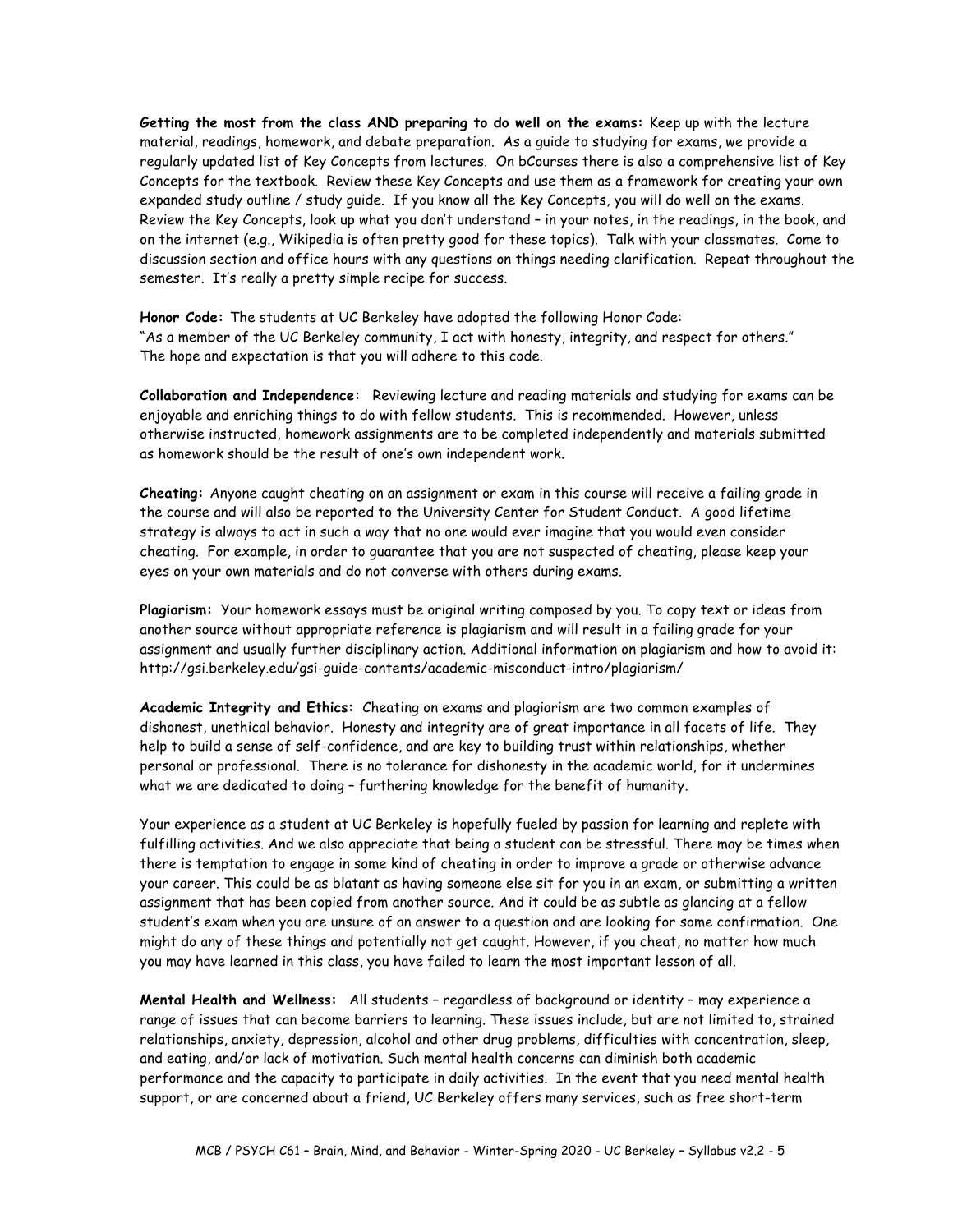counseling at University Health Services. An excellent campus website having links to many resources is: http://recalibrate.berkeley.edu/

**Remember that seeking help is a good and courageous thing to do – both for yourself and for those who care about you.**

**Safe, Supportive, and Inclusive Environment**: Whenever a faculty member, staff member, postdoc, or GSI is responsible for the supervision of a student, a personal relationship between them of a romantic or sexual nature, even if consensual, is against university policy. Any such relationship jeopardizes the integrity of the educational process. Although faculty and staff can act as excellent resources for students, you should be aware that they are required to report any violations of this campus policy. If you wish to have a confidential discussion on matters related to this policy, you may contact the Path to CARE Center on campus for support related to counseling or sensitive issues: 510-642-1988. The classroom, lab, and work place should be safe and inclusive environments for everyone. The Office for the Prevention of Harassment and Discrimination (OPHD) is responsible for ensuring the University provides an environment for faculty, staff and students that is free from discrimination and harassment on the basis of categories including race, color, national origin, age, sex, gender, gender identity, and sexual orientation. Questions or concerns: call 510-643-7985, email ask\_ophd@berkeley.edu, or go to http://survivorsupport.berkeley.edu/

**Communication and Emails:** We like teaching this class! The material is fascinating and, we believe, useful and important to know about. I enjoy being available during office hours and after lectures to answer questions and further discuss the material. I strongly prefer in-person contact to email. **Questions of importance or ones that require detailed answers must be addressed in person.** In most circumstances, I am unlikely to respond to emailed questions. **Always make sure to see me in person about any important matter.** It will never be an acceptable excuse to say something like: "Well, I sent you an email and never heard back." **As stated: Always make sure to see me in person about any important matter.** Email is a wonderful tool and very convenient. However, it is not a substitute for direct personal contact, especially when such contact is easy, as it is with me.

Thanks again for your interest in this subject. The GSIs and I are excited about being together with you this semester, for what we hope to be an enjoyable and fulfilling adventure in learning!

• University holidays: no discussion sections or lectures on these days

- Monday, February 17: Honor U.S. presidents, may they be up to the enormous tasks at hand.
- March 23-27: Spring Break Enjoy a well-deserved rest.

• Important astronomical dates and days of ancient ritual

| January 24, February 23, March 24, April 22, May 22 |
|-----------------------------------------------------|
| January 10, February 8, March 9, April 7, May 7     |
| March 19                                            |
| May 1                                               |
| June 20                                             |
|                                                     |